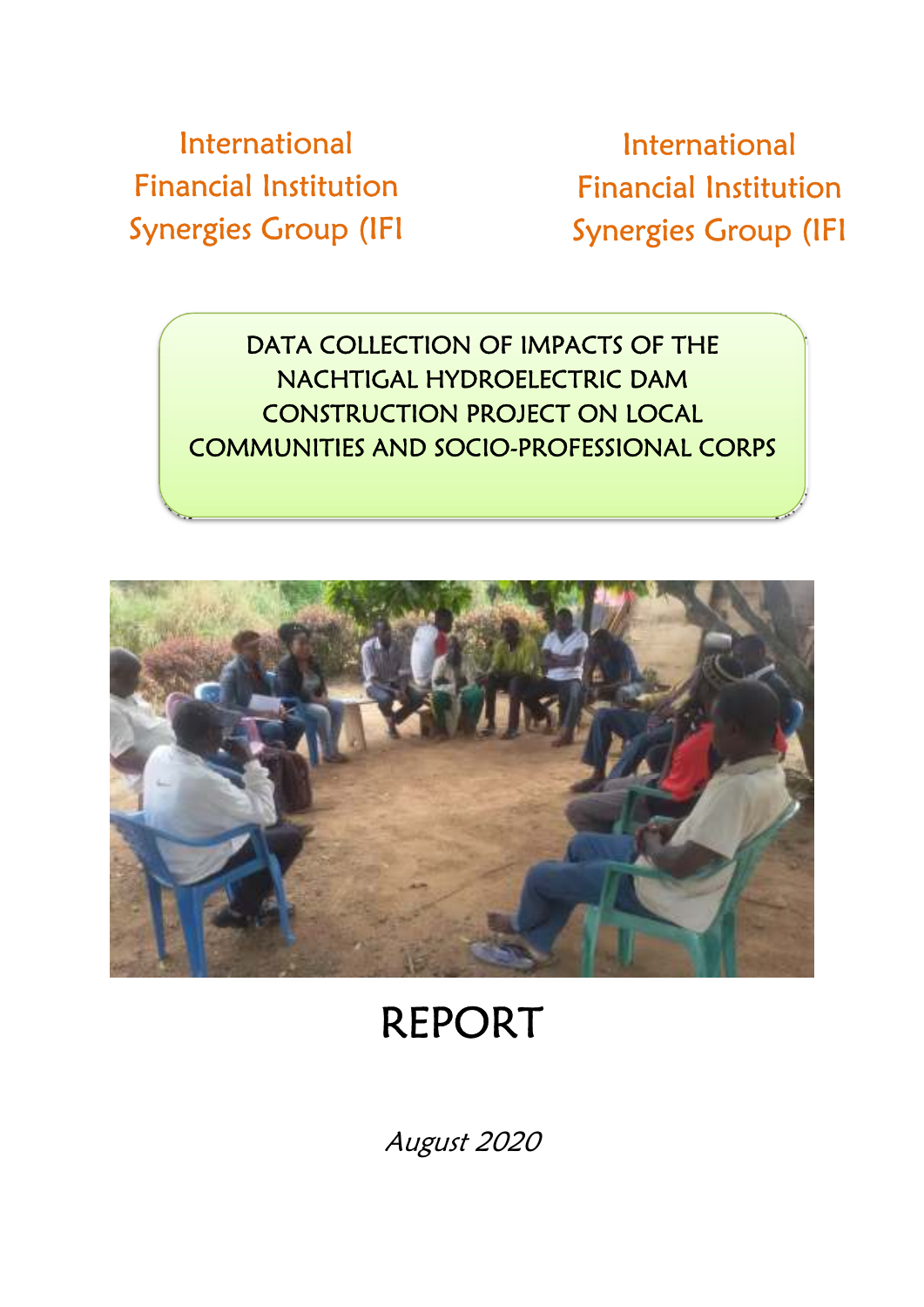## CONTEXT

The Nachtigal hydroelectric dam on the Sanaga River in Cameroon is being built by the Nachtigal Hydro Power Company (NHPC), a company incorporated under Cameroonian law. The construction of this hydroelectric dam has the financial support of several partners such as Electricité de France (EDF), AFRICA50, STOA, the International Finance Corporation (IFC) and the Dutch development finance company (FMO). The project aims to develop, build and operate a 420 MW hydroelectric power plant in Cameroon. According to the promoters of the project, the dam will be connected to the Southern interconnected grid and, when operational in 2023, will provide low-cost electricity. The electricity will be sold to Cameroon's national electricity company (ENEO) under a 35-year power purchase agreement.

It should be noted that similar projects, such as the f Lom Pangar, Memvélé, Mekin dams, the Kribi deep-sea port, the Douala-Yaounde highway, have been implemented with devastating consequences on communities and the environment that have not been sufficiently discussed and addressed. IFI Synergies Group Cameroon therefore intends to draw on the experiences of the Lom Pangar, Mekin and Memvele dams to inform actions aimed at ensuring the implementation of the project without causing harm to the communities and through the respect of strict environmental and social guarantees of the various financial institutions' partners in the construction of the Nachtigal hydroelectric dam.

In order to promote the respect of social and environmental standards by the financial partners of the Nachtigal hydroelectric dam construction, IFI Synergies received funding from the Global Grantgreen Fund (GGF) to document the social, economic and environmental impacts of the construction of the Nachtigal hydroelectric dam on the communities, and to accompany them in the process of demanding and making sure their rights are respected by the various financial partners. IFI-Synergies Cameroon and its partners are therefore very concerned about the complaints of displaced households, fishermen, sandblasters and other environmental problems that the project may generate. On August 2020 IFI Synergy team visited communities and some socio-professional corps in and around the Nachtigal hydroelectric dam area to get their views of the project.

## METHODOLOGY

To achieve the objectives of this mission, the approach adopted consisted in informing the traditional chiefs of the IFI Synergy Cameroon team's descent or the mission team in the locality by telephone calls so that they could mobilize their populations. Upon arrival in the area, the mission team went to each village to make an appointment with the village chief, who was responsible for conveying the information and bringing his community together for this purpose. During the mission, focus groups with women, youth and men were organized. The working approach was participatory with an emphasis on freedom of expression.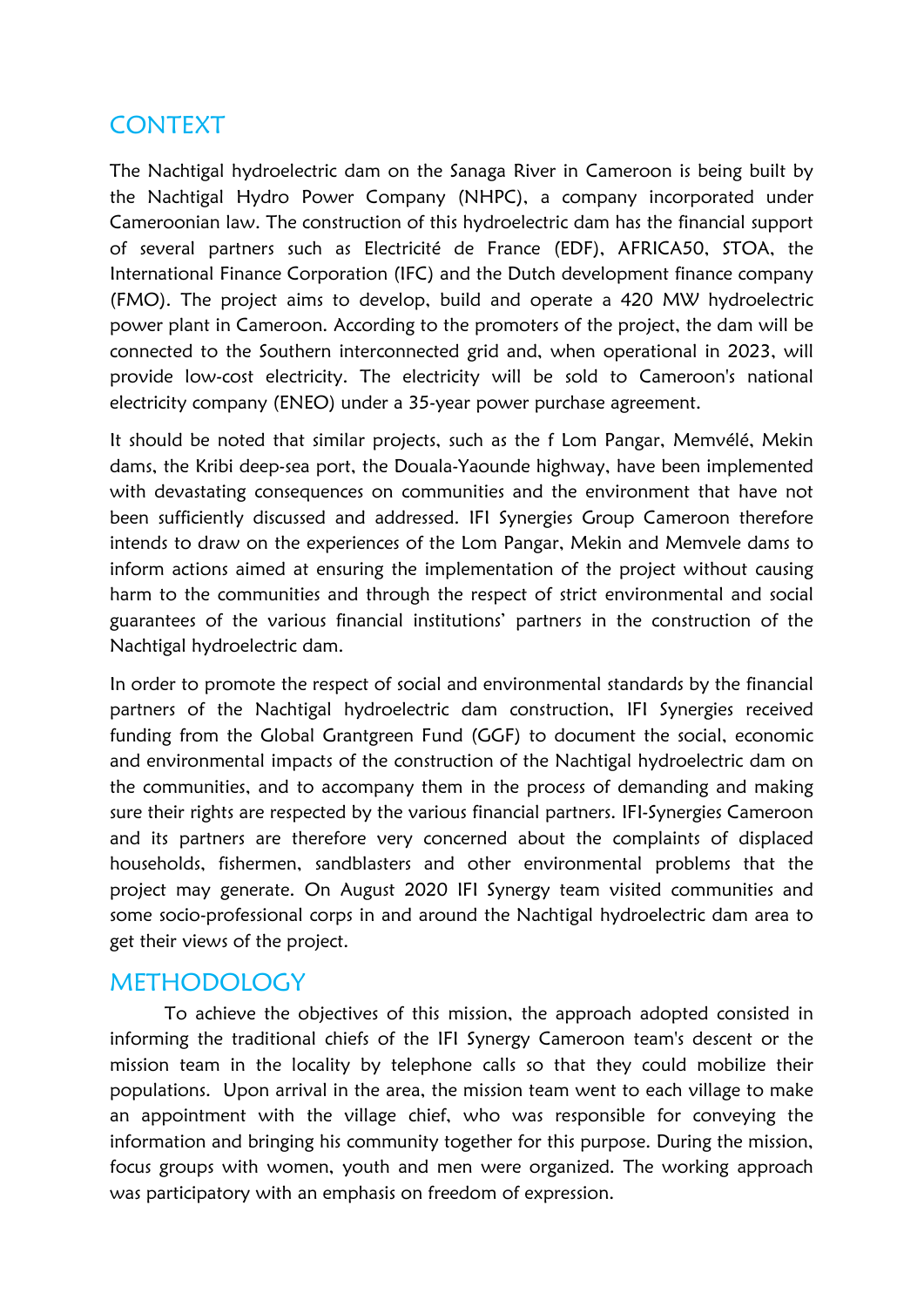

Photo: Participatory approach integrating gender (women, youths, handicaps (blind), men...)

# II. DISCUSSIONS WITH COMMUNITIES AND SOCIAL PROFESSIONAL CORPS

Within the framework of this mission, we discussed with the populations of the villages located in the area of the hydroelectric power station (Ekombitié, Ndokoa (Mbadjock council), Binadjengue (Ntui council) and Ndji (Batchenga council) and the villages located on the passage of the transmission line (Mebassa, Olembe, Nachtigal, Obalon center in the commune of Batchenga). Also, we spoke with the socioprofessional bodies (fishermen, sanders, restaurateurs and farmers). Our discussions focused on the community consultation process, the activities carried out by the communities before the installation of the dam, the compensations received, the difficulties currently faced by the communities, and the complaints of the communities and the socio-professional bodies.



Photo: Interview with the Mebassa community on the impacts of the NHPC project.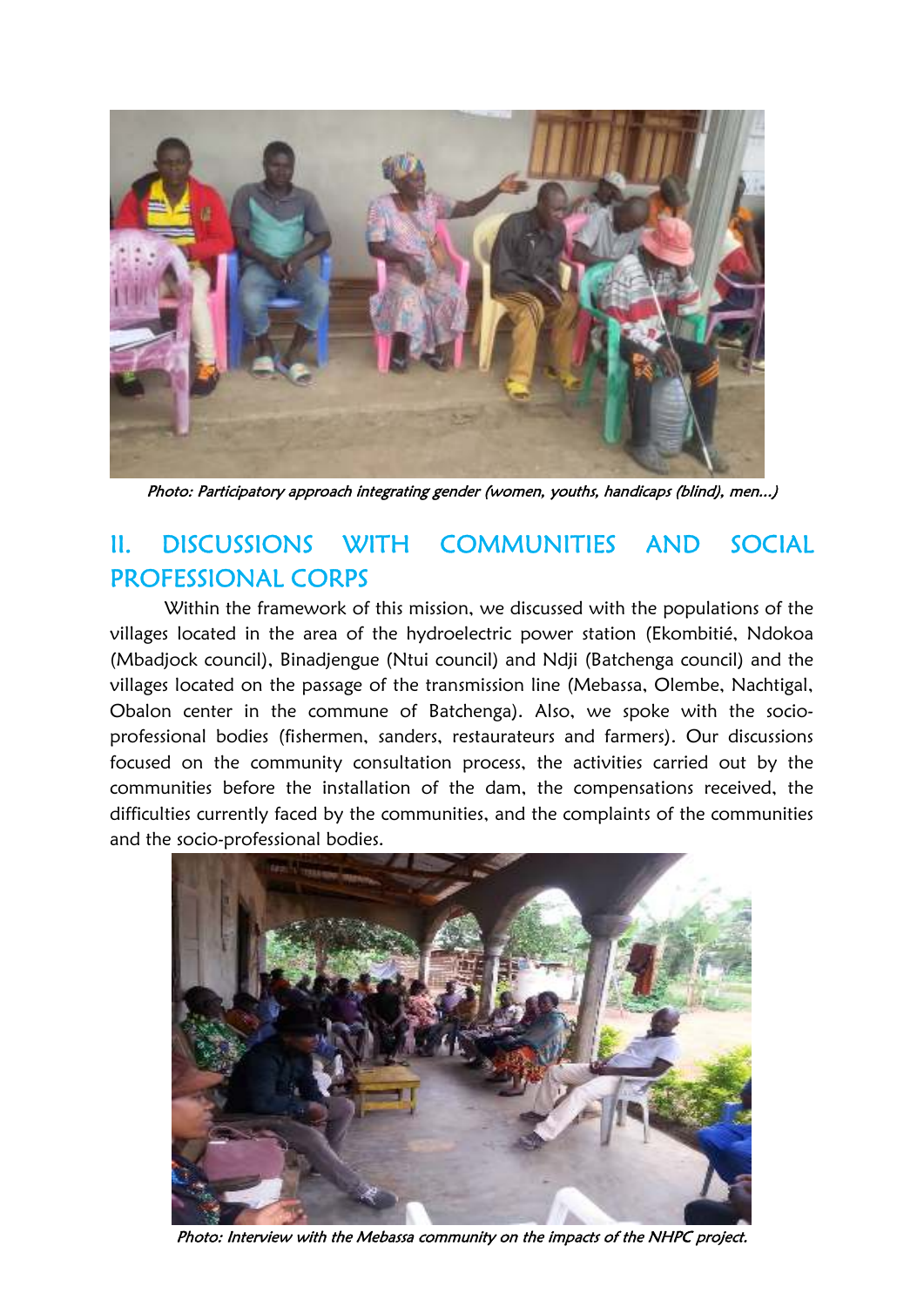#### II.1. Community Consultation in the Nachtigal Dam Construction Project

The Nachtigal Hydro Power Company (NHPC) which is the Cameroonian company in charge of the construction of the dam has initiated since 2015, consultations with communities and socio-professional bodies that are expected to be impacted by the construction of the dam. The consultation meetings were held in the different chiefdoms and were chaired by NHPC employees. According to the communities and the socio-professional bodies, during the consultation meetings, it was a question of presenting the project and the NHPC company, presenting the financial partners for the construction of the dam, presenting the impacts that the communities will suffer with the installation of the dam (no more water, noise, tree felling, etc.) and presenting the compensations that will be paid to them by the project. The observation made on the ground is that the communities are unaware of the compensation and complaint management mechanism of the NHPC, but rather know what they will lose, the problems they will face, the compensations they will receive and some financial partners of the Nachtigal Dam construction project such as the World Bank.



Community Discussions

#### II.2. Activities carried out by communities prior to the installation of the dam

On the current site of the Nachtigal Dam construction project, communities and socioprofessional corps carried out many activities, which allowed the local economy to boom. These activities included:

- Fishing;
- Sand excavation;
- Restoration;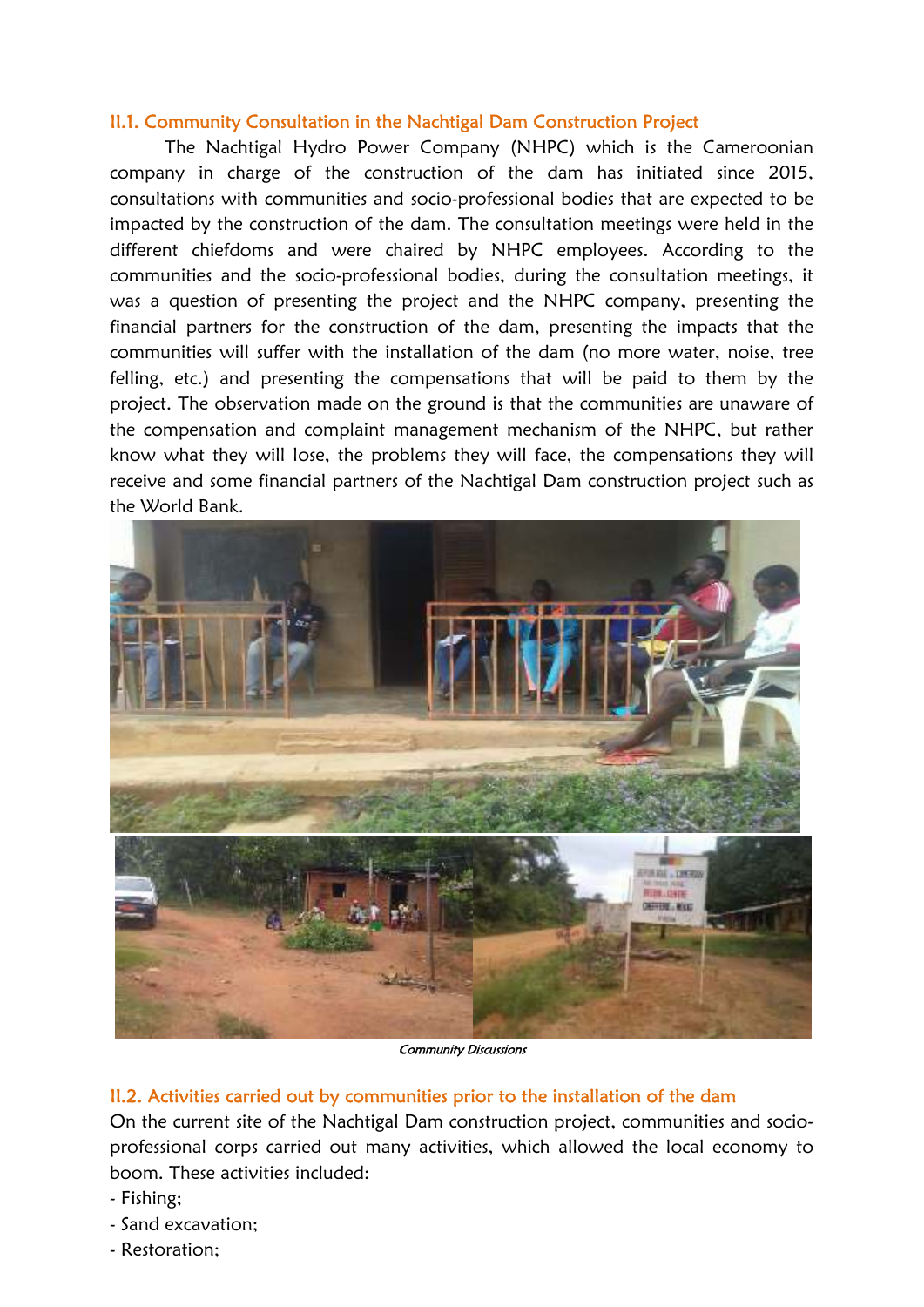- Collection of "Djansang" and many other NTFPs (marantaceae leaves, bark and leaves for the pharmacopoeia);

- Agriculture;
- Traditional rites in the sacred site.

These were the main activities carried out in the localities by all social strata, which involved a chain for example the sand activity consisted of quarry owners, divers, restaurateurs who sold in the sand quarries, unloaders of pirogues, loaders and truck drivers. Also, the activities of "djansang" collection and market gardening were carried out by women. All of these activities enabled households to meet their needs in terms of education, health, and food for their families. Also, the communities collected plants and used the river water for pharmacopoeia, in addition, in the sacred site, the community of Binadjengue, performed its rituals.

In terms of income, for the sandblasters, per sand truck, the quarry owner had 10000 FCFA/canoe, the diver had 3500 FCFA/canoe, the unloader per canoe had 1000 FCFA/canoe and the loading team (04 to 06 people) had 6000 FCFA per truck. Concerning the fishermen, depending on the fishing seasons, the average daily income was 16700 FCFA, the average monthly income was 500,000 FCFA and the average quarterly income was 1,500,000 FCFA. These different activities are no longer carried out in the various localities crossed by the Nachtigal hydroelectric dam. This is only a memory because the communities are forbidden to enter the water within the perimeter of the dam.

#### II.3. NHPC's Promises to Communities and Socio-Professional Corps

For the construction of the Upper Nachtigal Hydroelectric Dam, NHPC has formulated numerous measures to reduce the impacts of dam construction on the communities. On the ground, the communities' expectations regarding the restoration of their livelihoods and resettlement are exactly those contained in the project's ESMP. The tables below illustrate the community compensation measures proposed by NHPC.

| Plan                                       | <i><b>Impacts</b></i>                                                                                                                | <b>Measures</b>                                                                                                                                                        |
|--------------------------------------------|--------------------------------------------------------------------------------------------------------------------------------------|------------------------------------------------------------------------------------------------------------------------------------------------------------------------|
| Livelihood<br>Restoration<br>Plan<br>(LRP) | Economic displacement:<br>- 908 people affected identified,<br>including 214 impacted from<br>2017 (according to the 2016<br>census) | Transitional allowances based on lost earnings (estimated<br>over 6 months of earnings for sand workers, and 3 months<br>for canoe builders and quarry site restorers) |
|                                            |                                                                                                                                      | Return allowances for migrant workers                                                                                                                                  |
|                                            |                                                                                                                                      | Financial compensation for the loss of investments                                                                                                                     |
|                                            |                                                                                                                                      | different<br>lConversion<br>assistance<br>with<br>programs<br>agricultural and non-agricultural options<br>(training,<br>support for entrepreneurial initiatives ).    |
|                                            |                                                                                                                                      | Establishment of a fund for the affected councils, fed by<br>a royalty on the industrial exploitation of the sand of the<br>future reservoir.                          |

## Table 1: Livelihoods Restoration plan for Sand Workers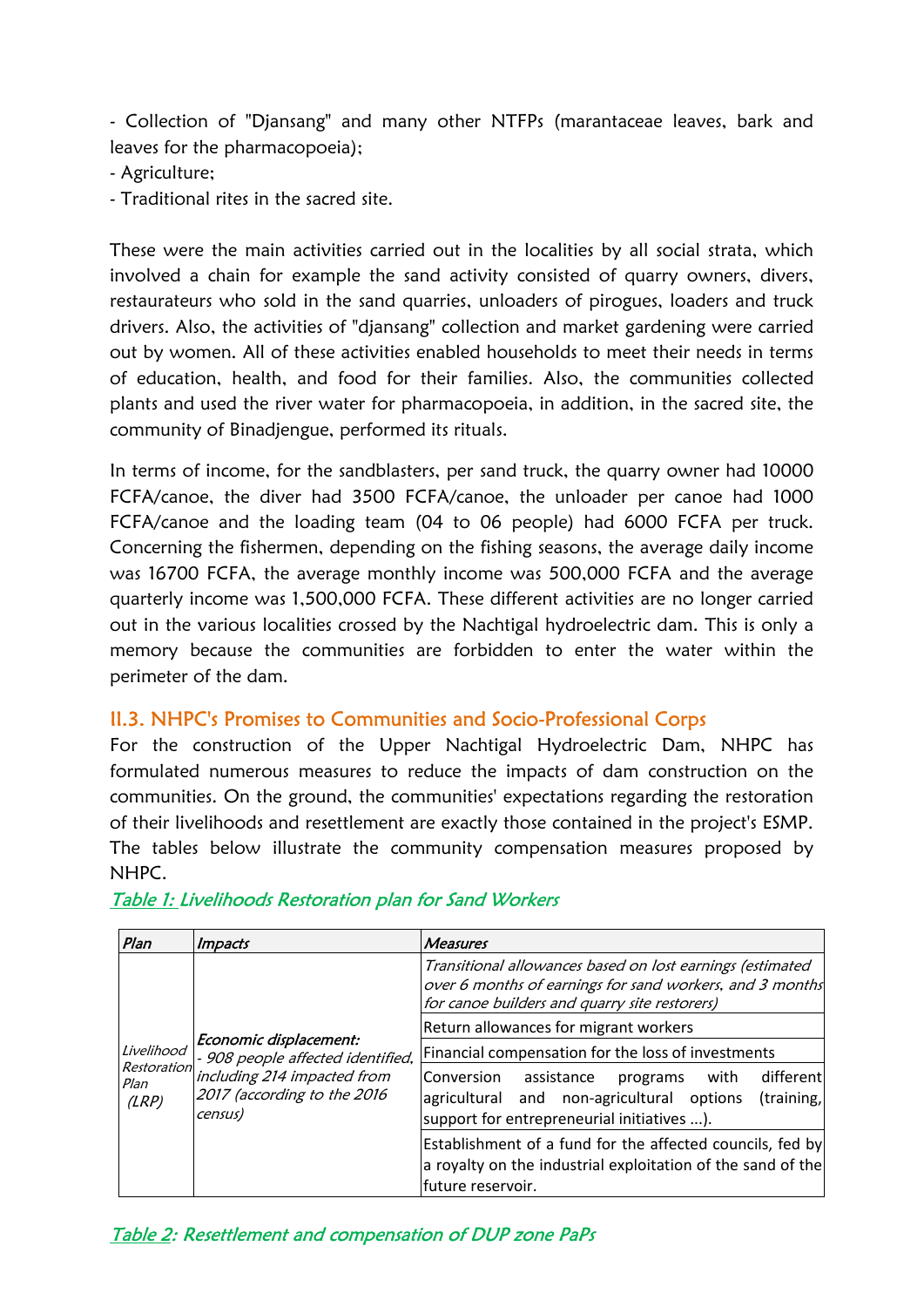| Plan | Impacts                                  | <b>Measures</b>                                                                                                        |
|------|------------------------------------------|------------------------------------------------------------------------------------------------------------------------|
| PAR  | Physical<br>displacement:                | Physical relocation of all members of the<br>households concerned                                                      |
|      | - 5 households                           | Compensation of affected persons (property and<br>development)                                                         |
|      | Economic<br>displacement:                | Access to replacement lands                                                                                            |
|      |                                          | Technical assistance, inputs, equipment                                                                                |
|      | farm lands.                              | Restoration of the standard of living of those<br>- 856 people concerned by the affected (agriculture, fishing, trade) |
|      | Economic displacement:                   | <b>Fisheries Action Plan</b>                                                                                           |
|      | - 117 fishermen<br>- 83 fish wholesalers | Specific training for fishing, assistance in the<br>acquisition of equipment                                           |
|      |                                          | Infrastructure support for the implementation of<br>the fishing plan                                                   |

## Table 3: Compensation for social impacts (excluding PAR/PRME)

| Plan | <i>Impacts</i>                                      | <b>Measures</b>                                                                                                                                          |
|------|-----------------------------------------------------|----------------------------------------------------------------------------------------------------------------------------------------------------------|
| PGES | Impacts on cultural and<br>archaeological resources | Plan for the protection of cultural and archaeological<br>heritage                                                                                       |
|      | Impact on the local socio<br>economy                | Stakeholder communication plan and complaints<br>management                                                                                              |
|      |                                                     | Action plan to promote local recruitment and<br>subcontracting                                                                                           |
|      |                                                     | <b>Vocational Training Support Plan</b>                                                                                                                  |
|      |                                                     | Energy access map                                                                                                                                        |
|      |                                                     | - Control plan and management of social<br>influxes in order to minimize and channel<br>these influxes while controlling their negative<br>consequences: |
|      |                                                     | - considering the migratory flows in the policies of the<br>communes                                                                                     |
|      | Construction site: worker health<br>risk            | - Worker health and safety plan                                                                                                                          |

## II.4. Compensation received from NHPC

For the implementation of the upstream Nachtigal hydroelectric dam, NHPC has identified all those who will be physically or economically impacted. Thus, the compensation paid to communities and socio-professional bodies by NHPC to mitigate the impacts of the project are:

#### II.4.1. Binadjengue Sacred Site

Located in the water retention area of the upstream Nachtigal hydroelectric dam, according to the people of Binadjengue, the compensation that the NHPC made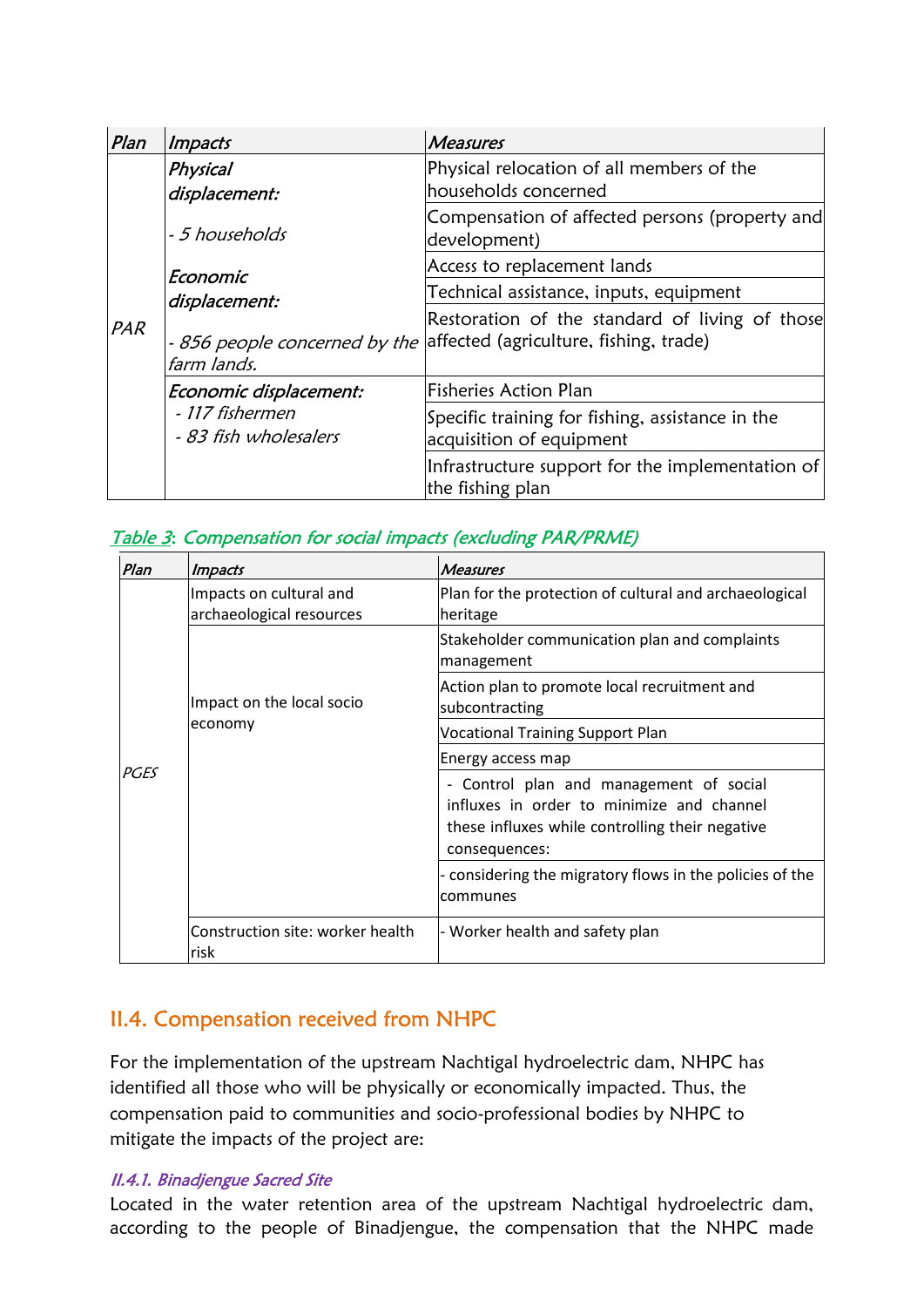available to them was the sum of 3,000,000 FCFA for the ceremony of moving the site to another location. The latter believe that this represents absolutely nothing at all as they lost the water that served as a medicine, the pharmacopoeia, and the fish that were useful for their traditional rites.



Photo: Meeting with the chief and some notables of the Binadjengue village where the sacred site is located.

#### II.4.2. Farmers

After the census of their crops (cassava, plantain, papaya, etc.) by the NHPC, they received financial compensation according to the Nachtigal project grid and agricultural land of their choice was purchased by the NHPC and made available to them in the different localities. Also, the NHPC made available to them seedlings (plantain banana) to continue their activity. In the field, farmers impacted by the construction of the Nachtigal dam are satisfied with what they received from NHPC as compensation.

#### II.4.3. Fishermen

The fishermen impacted by the Nachtigal Upstream hydroelectric dam construction project all own fishing licenses issued by MINEPIA and were identified by the NHPC. In view of the promises that the NHPC made to them, only those fishermen who had opted to continue fishing have so far received compensation of 150,000 FCFA from the NHPC in order to purchase fishing equipment. For them, this is very insignificant compared to what they earned in the past when fishing was lucrative in the area. Whereas those who had opted to convert to other sectors of activity until now have received nothing in compensation from the NHPC. This situation has caused distress to most of the local fishermen, as NHPC has been asking them to wait for compensation for more than five years.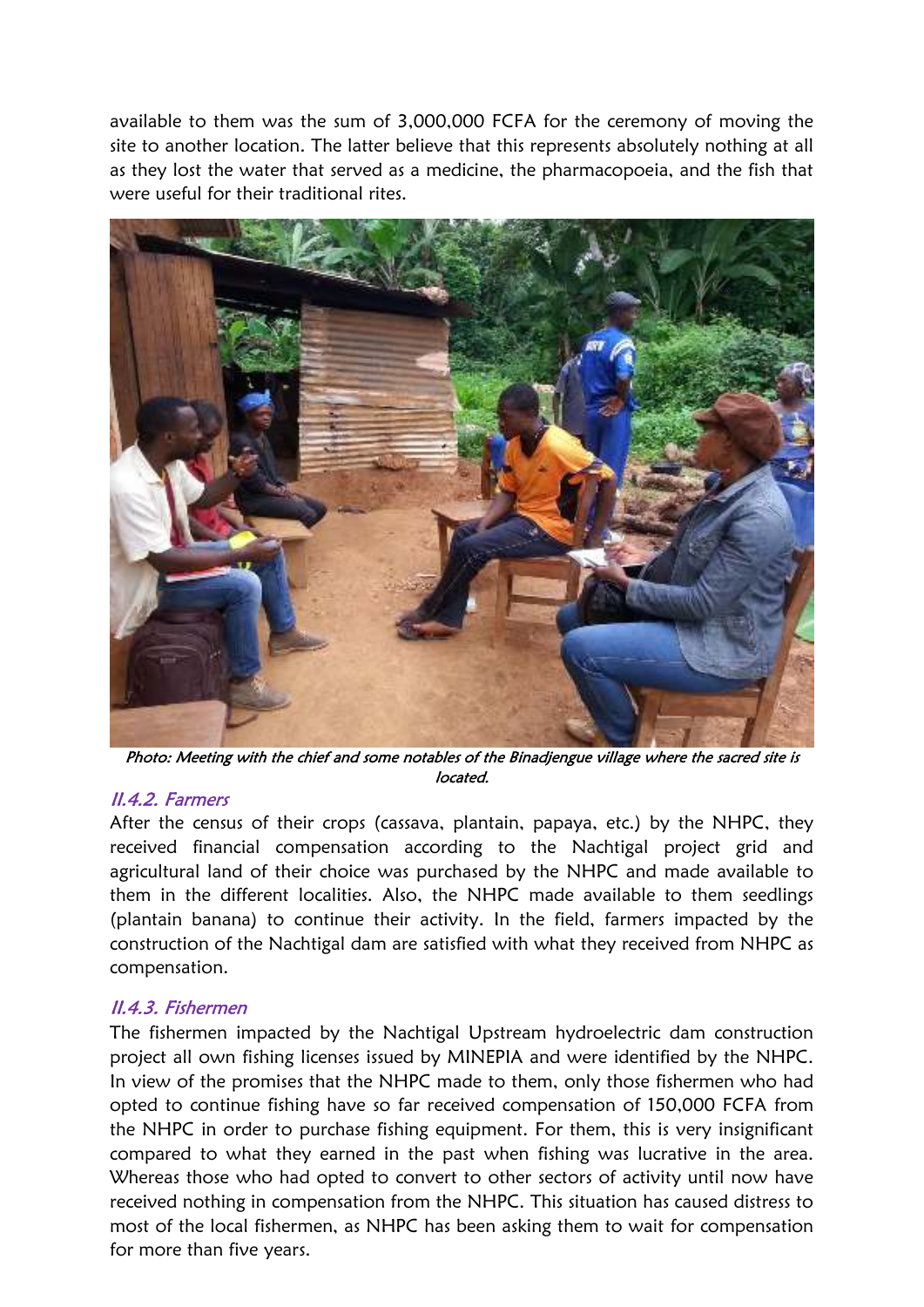

Photo: Discussion with Batchenga fishermen

### II.4.4. Sandblasters

To the sandblasters impacted by the construction of the upstream Nachtigal hydroelectric dam, of all the promises made to them by NHPC, only a few sandblasters located in what NHPC has called the red zone, have each received financial compensation as follows:

- Sand quarry owners: 6 600 000 FCFA;
- Heads of sand quarry: 3 800 000 FCFA;
- Divers: 1 800 000 FCFA;
- Dugout unloader and truck loaders each received 1 200 000 FCFA;
- Restaurers on the sand quarries: 750 000 FCFA.

While the majority of the sanders are still waiting for their compensation, those who received the financial compensation made available to them by the NHPC believe that it is low and does not represent much compared to what they earned when the sand activity was flourishing in the locality because per sand trip, the quarry owner had 10000 FCFA, the diver had 3500 FCFA, the dugout unloader had 1000 FCFA and the team of truck loaders (04 to 06 people) had 6000 FCFA.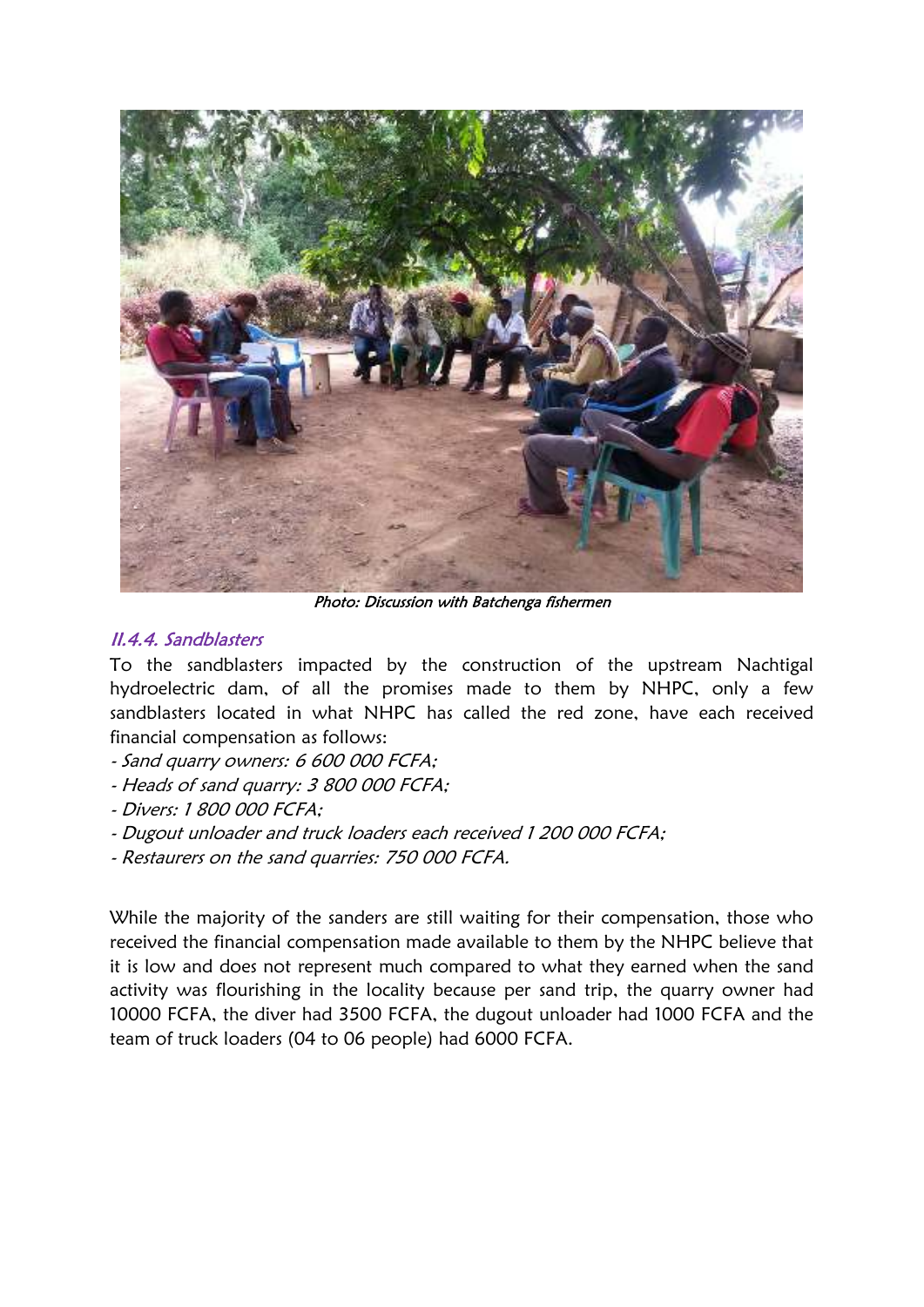

Photo: Meeting with the community and the sandblasters of Ndji

## II.5. Difficulties of the communities and socio-professional corps in the Nachtigal dam construction area

Since the start of construction of the Nachtigal Dam in 2018, the communities or socio-professional bodies located on the right-of-way of this project have been facing many difficulties. According to them;

- Unemployment;
- Prohibition to access their sand quarry sites;
- Prohibition for former restaurateurs in the sand quarries to sell food to NHPC employees;
- Ban on access to water:
- Scarcity of freshwater fish;
- Low compensation;
- The scarcity of rainfall in the area, according to them, NHPC is blocking the rains;
- Lack of compensation to the beneficiaries of deceased beneficiaries;
- Loss of the pharmacopoeia to treat ourselves or perform traditional rites; Loss of the pharmacopoeia to treat oneself or perform traditional rites.

All these difficulties are due to the construction of the Nachtigal dam, it jeopardizes their livelihood, their education, their health, their food and has even led to broken homes (departure of the wives).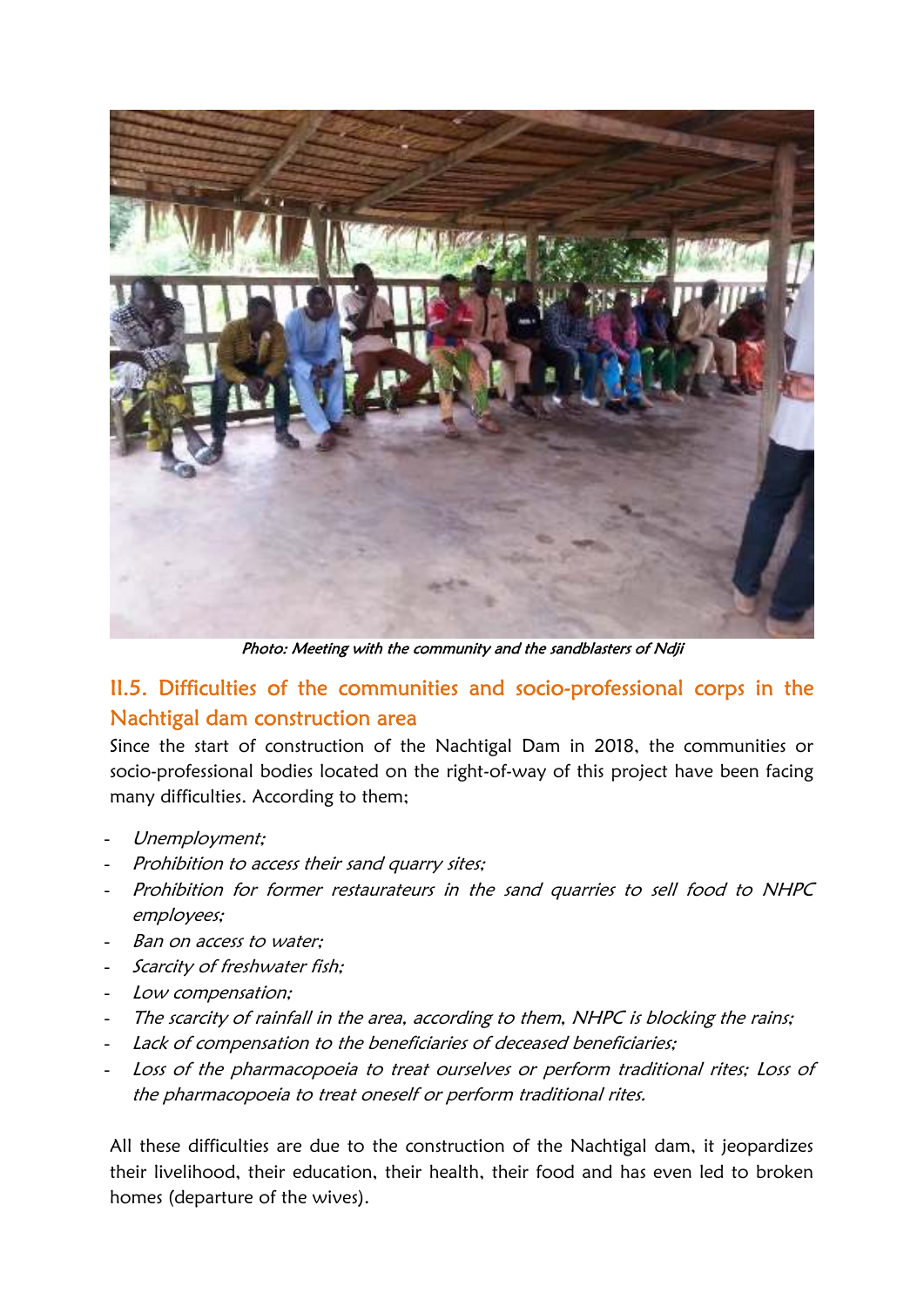

Photo: Destruction of farmlands and sacred sites (Dam area)



Photo: Canoes used for transporting sand abandoned by sandblasters

## II.6. Communities' Claims against NHPC

In the localities affected by the Nachtigal hydroelectric dam construction project that the mission team visited, the communities as well as the socio-professional corps that the mission team met have numerous claims that they make against the NHPC to ensure that their rights are respected in the implementation of the project. These claims include:

 Meet NHPC's original commitment to allow former sand quarry restorers to sell food at the dam construction sites;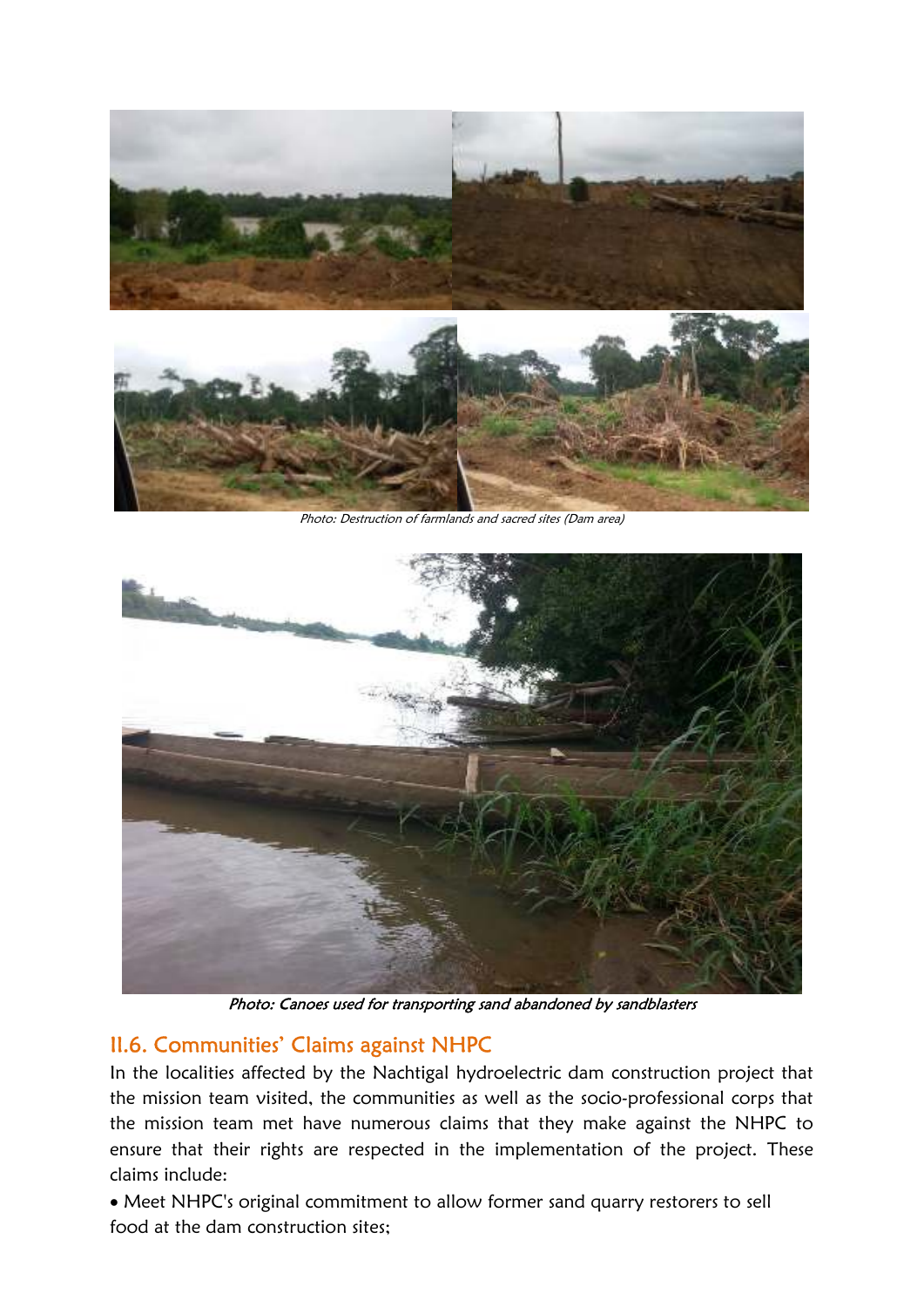Recruit local youth as laborers, drivers or technicians in the dam construction project;

 Clearly outline the participatory process of reconversion of fishermen, sandblasters and fishmongers within the framework of the dam project;

- Provide electricity to villages when the dam becomes operational;
- Respect all the promises and compensatory measures contained in the plan to restore the livelihoods of communities and socio-professional bodies;
- Restart discussions with communities and socio-professional bodies in a participatory manner;
- Review through a participatory approach the compensation amounts imposed by the NHPC to ensure that the impacted population gets fair remedy.

## II.7. Actions already taken by the communities to request the reinstatement of their rights from the NHPC

The communities as well as the socio-professional corps affected by the project feel that the compensation they received from NHPC is in contradiction with the promises NHPC made to them and the compensatory measures contained in the livelihood restoration plan. In order to claim their rights, the local socio-professional bodies have unsuccessfully petitioned NHPC to claim their compensation.

. .

Photo: Petitions from fishermen to the NHPC